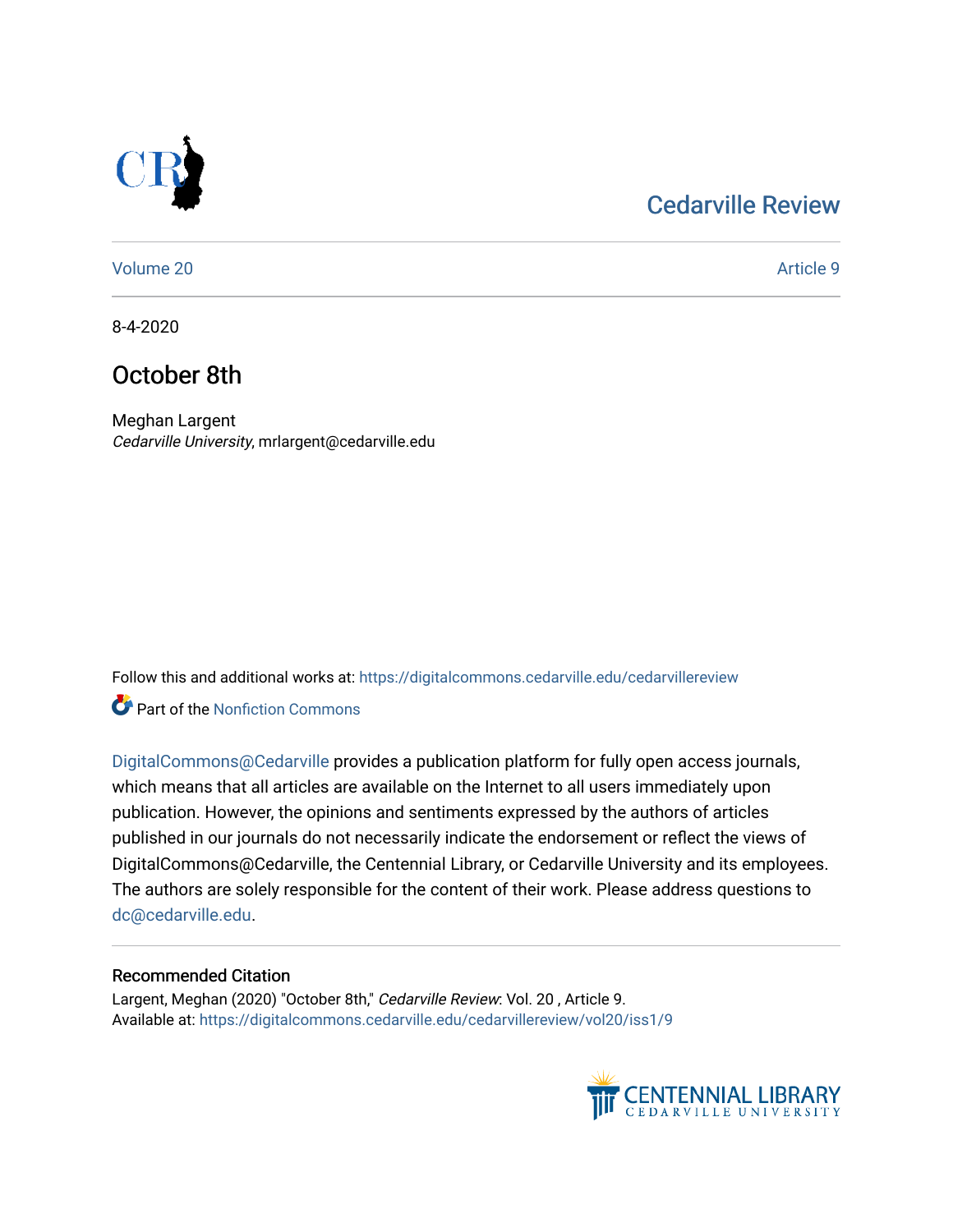## October 8th

### Creative Commons License



This work is licensed under a [Creative Commons Attribution-Noncommercial-No Derivative Works 4.0](http://creativecommons.org/licenses/by-nc-nd/4.0/) [License](http://creativecommons.org/licenses/by-nc-nd/4.0/).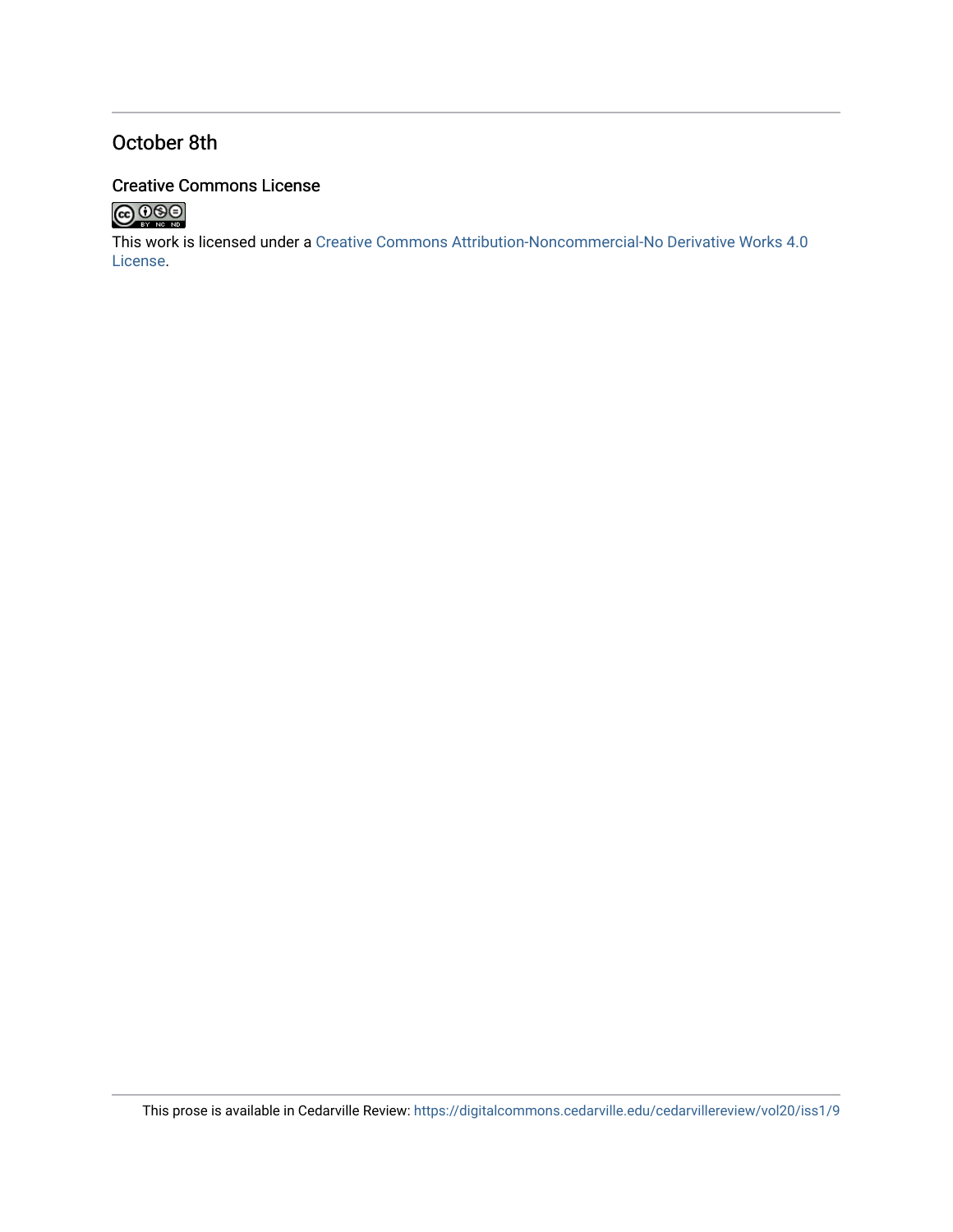#### Nonfiction

# **OCTOBER 8th**

#### MEGHAN LARGENT

The snap of the baseball against my father's leather glove echoes like a gunshot, sharp and sweet. The glove is older than time itself, from the looks of it—laces deteriorating, webbing worn, and palm cracking until it has nearly begun to crumble, flaking like dandruff in the wind. The fissures that streak in serpentine chasms across its tanned surface form a second skin, creasing smoothly around my father's fingers. They remind me that his skin, too, will crack and deteriorate one day.

He once told me about when his father, my grandfather, first gave the glove to him, when the leather was new and supple, and he would place a baseball inside and sit on it for hours in order to break it in. I had just gotten a new softball glove, and was frustrated that I couldn't open or close it the whole way. His solution sounded much more uncomfortable, though.

"It takes time," he told me with a knowing grin, his face creasing and spreading like the leather of his glove. "If you work at it, someday you'll break yours in, too."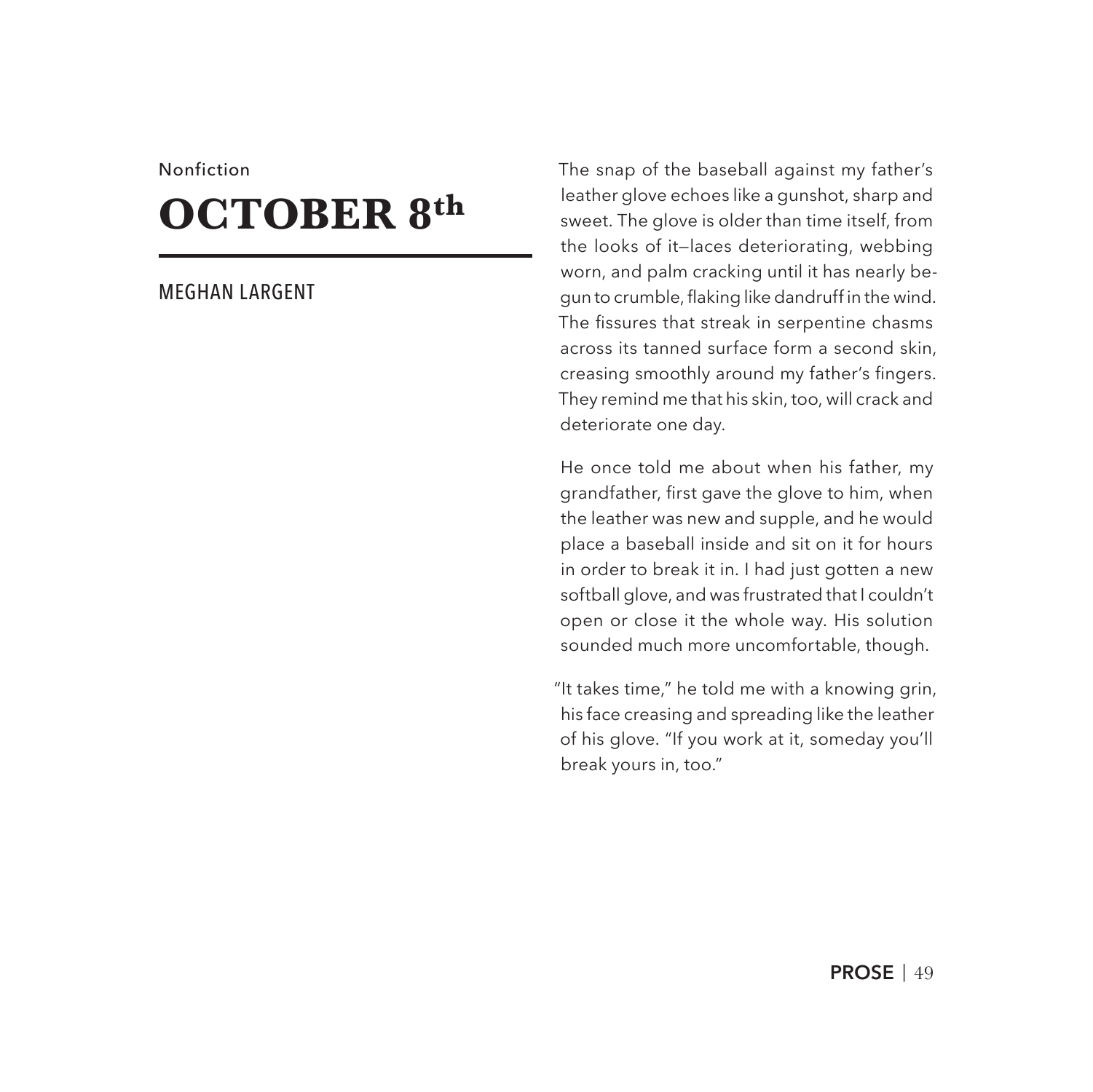Watching him now, as he tosses the grassstained baseball my way, my grandfather's time-worn face flashes in my mind's eye like a sunspot burnt into my vision, crinkled in the same expression of mixed contentment and concentration that my father wears. I remember the crows feet that nearly obscured my grandfather's eyes as he squinted; the liver spots like freckles that crinkled merrily as he let loose a fierce grin; the clever wrinkles across his forehead that expressed exactly how he felt, a surface broken in by many years of hardships and joys. Crumbling leather turns to sand before my eyes—the sand that my grandfather marched through in Normandy, stumbling to keep up with his comrades, desperate to escape the bullets that fell around his head like rain. I can only imagine the living hell that must have been, long before I was born—before even my father was born. And yet, we are all that remain long after the fact, even though my grandfather was the one who narrowly escaped death, and who continued to fight the memories of those days until the very end.

He escaped once, but not forever. The last time I saw him was in a hospice room, eyes glazed, barely breathing. And yet, I still could see a hint of that same careworn smile I'd always known.

My father laughs as he misses the ball, forehead puckered in consternation as he stoops stiffly to retrieve it. If I squint closely enough, I can spot the first traces of crows feet at the corners of his eyes, the smallest of wrinkles rippling across his forehead like newly broken leather, not yet fully hardened and cracked with wear and sunlight. Year by year, the lean muscles in his arms have faded, the quickness of his fingers have dulled—and someday, I imagine, more than his wrinkles will come to resemble his own father's faded form.

It takes time. Someday, he will wear down, too. He turns forty-seven in two days, and the big half-a-century will follow too soon after. I can't even begin to think of what will come next. I don't want to, not now. Not when the reality of my grandfather's aged face looms so near, larger than life, more than just a speck beyond the horizon now.